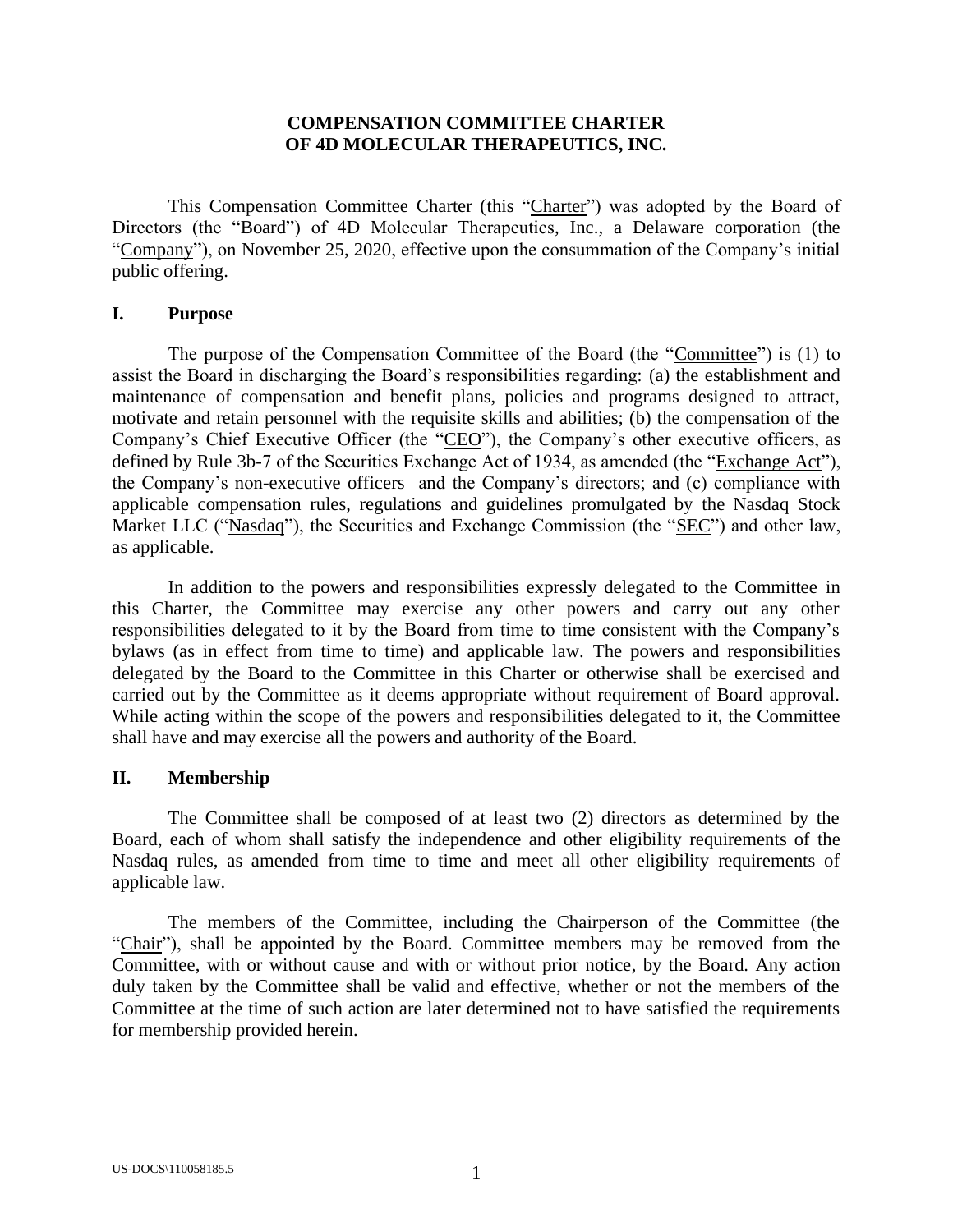#### **III. Meetings and Procedures**

The Chair (or in his or her absence, a member designated by the Chair) shall preside at each meeting of the Committee and set the agendas for Committee meetings. The Committee shall have the authority to establish its own rules and procedures for notice and conduct of its meetings so long as they are not inconsistent with any provisions of the Company's bylaws that are applicable to the Committee.

The Committee should meet as often as it determines advisable to fulfill its duties and responsibilities. Meetings of the Committee may be called by the Chair upon notice given at least twenty-four (24) hours prior to the meeting, or upon such shorter notice as shall be approved by the Committee. The Chair shall designate a secretary for each meeting who shall record minutes of all formal actions of the Committee. A majority of the Committee members, present in person or by phone, shall constitute a quorum. A majority of the members present shall decide any questions brought before the Committee, except to the extent otherwise required by the Company's certificate of incorporation or bylaws (each as in effect from time to time). Unless otherwise restricted by the Company's bylaws, any action required or permitted to be taken at any meeting of the Committee may be taken without a meeting if all members of the Committee consent thereto in writing (including by electronic transmission), and such writing (including any electronic transmission) is filed with the minutes of the Committee.

The Committee may, at its discretion, include in its meetings members of the Company's management, compensation and benefits consultants or any other person whose presence the Committee believes to be necessary or appropriate. Notwithstanding the foregoing, the CEO and other officers may not be present during voting or deliberations concerning his, her or their compensation, and the Committee may exclude from its meetings any persons it deems appropriate, including, but not limited to, any non-management director who is not a member of the Committee.

Consistent with applicable requirements of the Exchange Act and Nasdaq listing standards, the Committee shall (i) have the sole authority to retain and/or replace, as needed, any independent legal counsel, compensation and benefits consultants and other outside experts or advisors as the Committee believes to be necessary or appropriate (collectively, "Compensation Advisors"); (ii) be directly responsible for the appointment, determination of compensation and oversight of the work of any Compensation Advisors retained by the Committee; (iii) subject to any exceptions under Nasdaq listing standards, undertake an analysis of the independence of each Compensation Advisor under the independence factors specified in the applicable requirements of the Exchange Act and Nasdaq listing standards, with such analysis to occur prior to selection of such Compensation Advisor and as appropriate thereafter; and (iv) have such additional authority and responsibility as may be required from time to time under the rules and guidelines of the Exchange Act and Nasdaq listing standards. The Committee may also utilize the services of the Company's regular legal counsel or other advisors to the Company as Compensation Advisors. The Company shall provide for appropriate funding, as determined by the Committee in its sole discretion, for payment of compensation to any such Compensation Advisors retained by the Committee.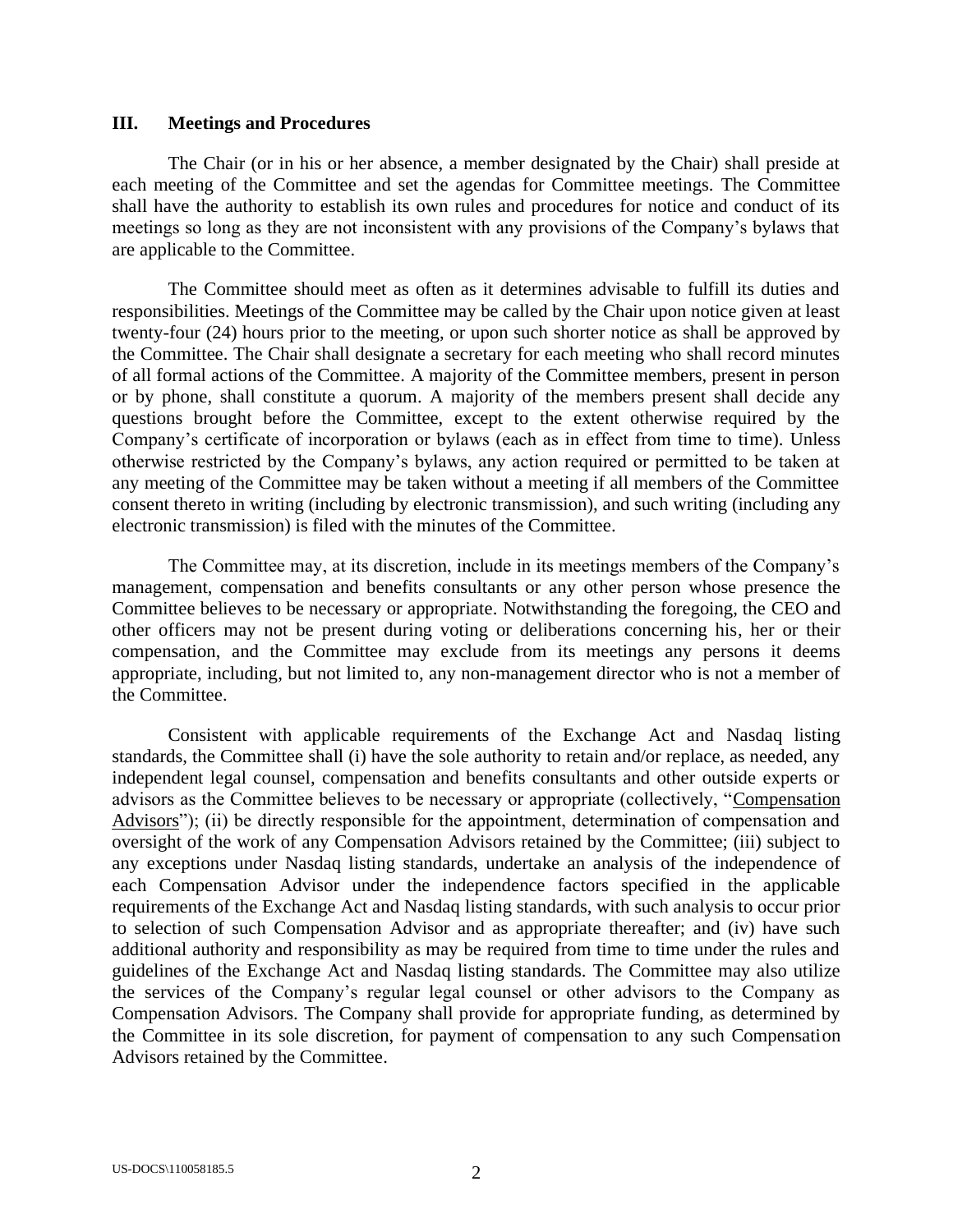The Committee shall keep regular minutes of any meetings where actions are taken (unless such actions are taken and reported to the Committee's satisfaction in the minutes of the Board meetings). Any such minutes kept by the Committee shall be distributed to each member of the Committee. The Secretary of the Company shall maintain the original signed minutes for filing with the corporate records of the Company. The Chair shall report to the Board regarding the activities of the Committee at appropriate times and as otherwise requested by the Chairperson of the Board.

## **IV. Duties and Responsibilities**

1. *General Responsibility*. The Committee shall have generalized supervisory responsibility for the compensation policies applicable to all employees of the Company, including periodic reviews of the adequacy of the Company's compensation structure, performance review procedures, employee turn-over and retention, successorship plans and other human resource issues. The Committee shall receive periodic reports on the Company's compensation programs as they affect all employees.

2. *CEO Compensation*. With respect to the CEO compensation, the Committee shall review the CEO compensation in light of market trends in executive compensation, and make recommendations to the Board regarding the compensation of the CEO based on such review. The Committee shall, periodically and as and when appropriate, review and recommend for approval the following as they affect the CEO: (a) any employment agreement and severance arrangement; (b) any change-in-control agreement and change-in-control provisions affecting any elements of compensation and benefits; and (c) any special or supplemental compensation and benefits for the CEO and individuals who formerly served as CEO, including supplemental retirement benefits and the perquisites provided to them during and after employment. The Board shall retain the authority to: (x) approve the corporate goals and objectives relevant to CEO compensation, (y) evaluate CEO performance in light of such corporate goals and objectives, and (z) approve the compensation of the CEO; provided, however, the Board may, from time to time, delegate such authority to the Committee.

3. *Other Executive Officer Compensation*. With respect to the compensation of the other executive officers (each, a "Non-CEO Executive Officer" and collectively, the "Non-CEO Executive Officers" and with the CEO, the "Executive Officers"), the Committee shall, at least annually, (a) review and approve the corporate goals and objectives relevant to the Non-CEO Executive Officer compensation, (b) evaluate Non-CEO Executive Officer performance in light of those goals and objectives and (c) approve all compensation of the Non-CEO Executive Officer based on such evaluation. The Committee shall, periodically and as and when appropriate, review and approve the following as they affect a Non-CEO Executive Officer: (x) any employment agreement and severance arrangement; (y) any change-in-control agreement and change-in-control provisions affecting any elements of compensation and benefits; and (z) any special or supplemental compensation and benefits for a Non-CEO Executive Officer, including supplemental retirement benefits and the perquisites provided to them during and after employment. The Committee shall report to the Board all compensation determinations relevant to the Non-CEO Executive Officers.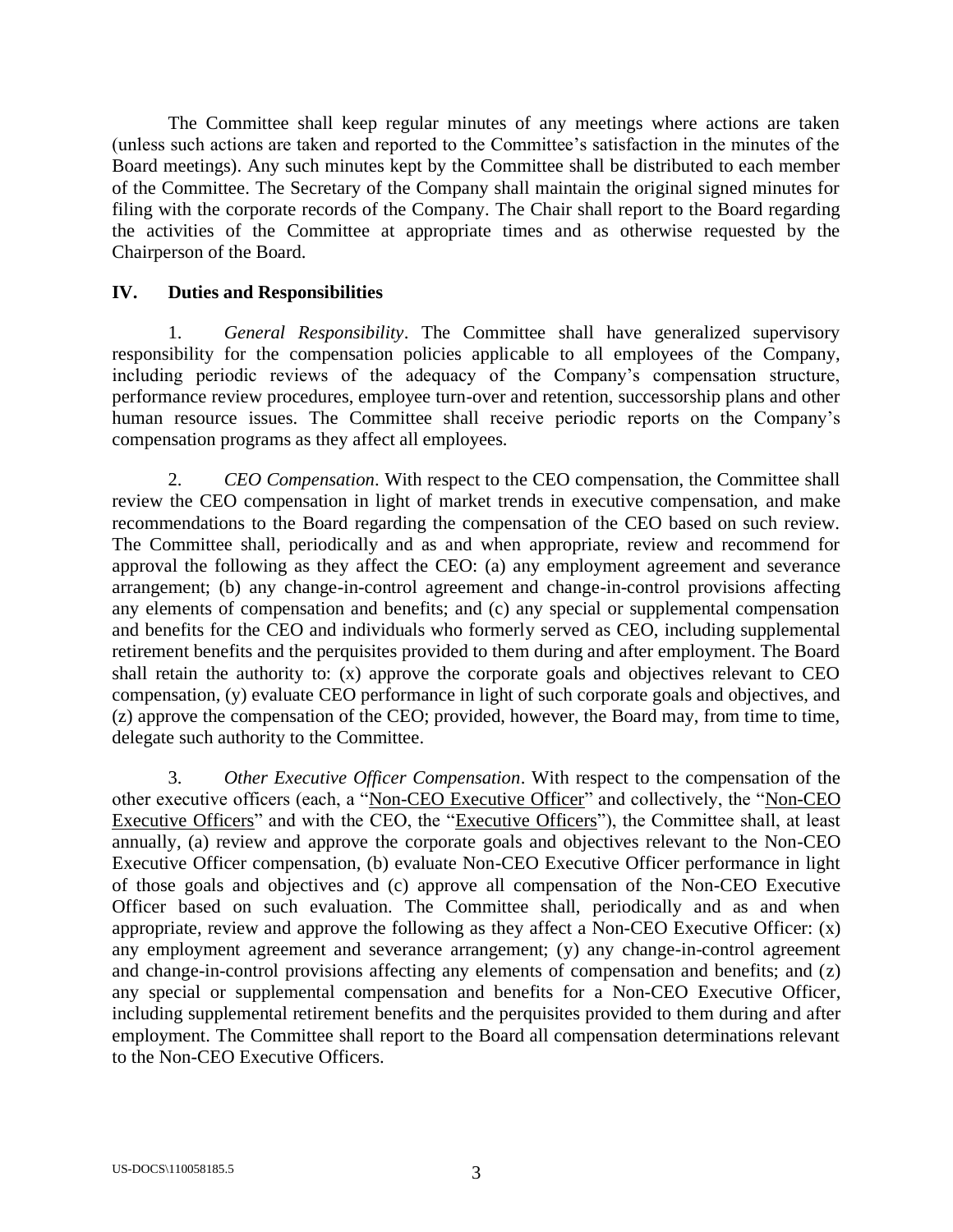4. *Incentive and Equity Compensation*. The Committee shall oversee the Company's compliance with the requirement under Nasdaq rules that, with limited exceptions, stockholders approve equity compensation plans. Subject to such stockholder approval, or otherwise required by the Exchange Act, the Code or other applicable law and the terms of such equity compensation plans, the Committee shall have the power to establish, amend, manage, periodically review and, where appropriate, terminate all annual bonus, long-term incentive compensation, stock option, employee pension and welfare benefit plans including 401(k) plans, employee stock purchase plans, long-term incentive plans, equity-based plans and arrangements, and management incentive plans and others and with respect to each plan shall have general administrative responsibility over such plans and providing compensation risk assessments relating to such plans.

5. *Other Compensation Oversight*. The Committee shall determine the Company's policies with respect to change of control or "parachute" payments. The Committee shall monitor the Company's compliance with applicable legal requirements of the Sarbanes Oxley Act of 2002 and the Dodd-Frank Wall Street Reform and Consumer Protection Act relating to employee compensation and benefits.

6. *Compensation Disclosure and Analysis*. The Committee shall review and discuss with the management of the Company the Compensation Discussion and Analysis (the "CD&A"), and based on such discussions, determine whether to recommend to the Board that the CD&A be included in the Company's proxy statement and annual report on Form 10-K, if required to be included therein.

7. *Compensation Committee Report*. The Committee shall produce the annual Compensation Committee Report for inclusion in the Company's proxy statement and annual report on Form 10-K in compliance with the rules and regulations promulgated by the SEC.

8. *Director Compensation*. The Committee shall periodically review and make recommendations to the Board with respect to the compensation of the Board's directors.

9. *Committee Self-Evaluation*. The Committee shall, at least annually and with input from the Nominating and Corporate Governance Committee of the Board (the "Nominating and Corporate Governance Committee") if deemed appropriate, perform an evaluation of the performance of the Committee and its members, including a review of the Committee's compliance with this Charter, and provide any written material with respect to such evaluation to the Board or the Nominating and Corporate Governance Committee, as appropriate, including any recommendations for changes in procedures or policies governing the Committee.

10. *Review of this Charter*. The Committee shall, at least annually and with input from the Nominating and Corporate Governance Committee if deemed appropriate, review and reassess this Charter and submit any recommended changes to the Board for its consideration.

# **V. Delegation of Duties**

In fulfilling its responsibilities, the Committee shall be entitled to delegate any or all of its responsibilities to a subcommittee of the Committee, but only to the extent consistent with the